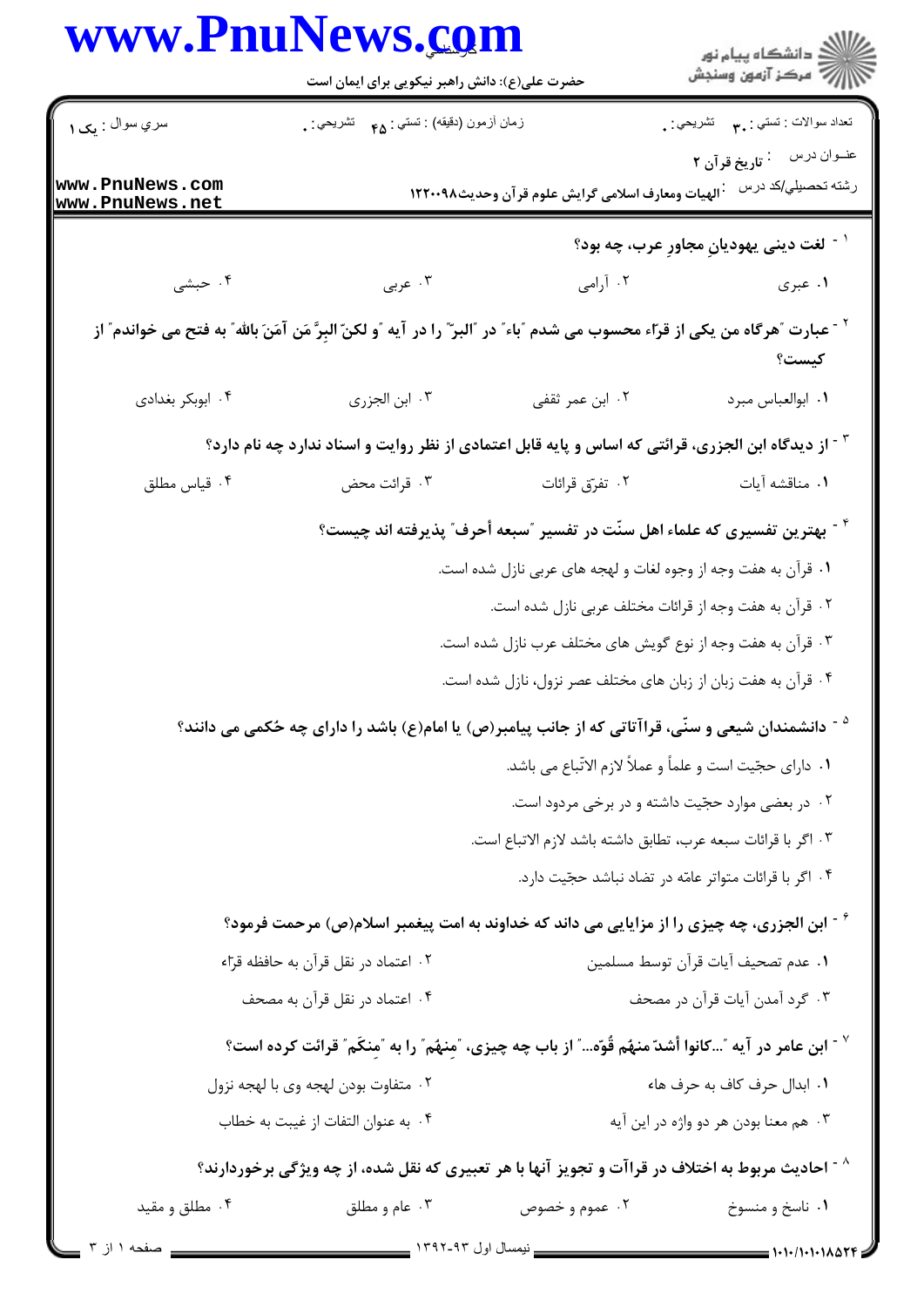|                                     | www.PnuNews.com<br>حضرت علی(ع): دانش راهبر نیکویی برای ایمان است                                                                            |                                                                                                 | ڪ دانشڪاه پيام نور<br>پ <sup>ر</sup> مرڪز آزمون وسنڊش        |  |
|-------------------------------------|---------------------------------------------------------------------------------------------------------------------------------------------|-------------------------------------------------------------------------------------------------|--------------------------------------------------------------|--|
| سري سوال : ۱ يک                     | زمان أزمون (دقيقه) : تستى : <sub>۴۵</sub> تشريحي : .                                                                                        |                                                                                                 |                                                              |  |
| www.PnuNews.com<br>www.PnuNews.net  |                                                                                                                                             | الهيات ومعارف اسلامي گرايش علوم قرآن وحديث١٢٢٠٠٩٨                                               | رشته تحصيل <i>ي </i> كد درس :                                |  |
|                                     | <sup>9 -</sup> سلسله سند احادیثی که لهجه های قرآن را مشخص می کند، غالباً به چه کسی منتهی می شود؟                                            |                                                                                                 |                                                              |  |
| ۰۴ ابی صالح                         | ۰۳ قتاده                                                                                                                                    | ۰۲ ابن عباس                                                                                     | ۰۱. ابن کلبی                                                 |  |
|                                     |                                                                                                                                             | ّ ` ` - عثمان هنگام نگارش قر آن، دستور داد تا املاء کننده از کدام قبیله باشد؟                   |                                                              |  |
| ۰۴ هُذيل                            | ۰۳ تمیم                                                                                                                                     | ٢. طائف                                                                                         | ۰۱ ثقیف                                                      |  |
|                                     |                                                                                                                                             |                                                                                                 | `` - نقطه گذاری قر آن توسط چه کسانی انجام گرفت؟              |  |
| ۲. یحیی بن یعمر و نصر بن عاصم       |                                                                                                                                             |                                                                                                 | ٠١ نصر بن عاصم و ابوالاسود                                   |  |
| ۰۴ سعد بن بكر و يحيى بن يعمر        |                                                                                                                                             | ۰۳ قاسم بن سلام و ابن مسعود                                                                     |                                                              |  |
|                                     | <sup>١٢ -</sup> ابن عباس، كدام كلمه از آيه ″ثمّ بَدا لَهم مِن بَعدِ ما رَأوا العذابَ لَيَسجُننهُ حَتّى حين″ را بر طبق لهجه هذيل قرائت نمود؟ |                                                                                                 |                                                              |  |
| ۰۴ مارأوا:مارَأيوا                  | ۴. حتّى:عَتّى                                                                                                                               | ۰۲ بدالهم:بدالکم                                                                                | ۰۱ عذاب:عَتاب                                                |  |
|                                     |                                                                                                                                             | <sup>۱۳ -</sup> پس از دوره صحابه و تابعین، نخستین کسی که درباره قرائت، کتابی تدوین کرد که بود؟  |                                                              |  |
| ۰۴ سعیدبن مسیب                      | ۰۳ حمزه بن حبيب                                                                                                                             | ۰۲ ابوعبیده                                                                                     | ۰۱ ابان بن تغلب                                              |  |
|                                     |                                                                                                                                             |                                                                                                 | <sup>۱۴ -</sup> فصیح ترین قراآت در کدام گزینه آمده است؟      |  |
| ۰۴ قرائت نافع                       | ۰۳ قرائت عاصم                                                                                                                               | ٠٢ قرائت ابن حبيب                                                                               | ۰۱ قرائت ابن کثیر                                            |  |
|                                     |                                                                                                                                             | <sup>14 -</sup> عبارت ″ليس في علماء العَرَبِ أجهَلُ مِنه في الشعر ″ درباره چه كسي گفته شده است؟ |                                                              |  |
| ۰۴ محمد شيباني                      | ۰۳ ابن عامر                                                                                                                                 | ۰۲ کسایی                                                                                        | ۰۱ حفص دوری                                                  |  |
|                                     |                                                                                                                                             |                                                                                                 | <sup>۱۶ -</sup> مقصود از قرّاء عراقین، قرّاء چه شهرهایی است؟ |  |
| ۰۴ يمن و كوفه                       | ۰۳ شام و مدينه                                                                                                                              | ۰۲ بصره و کوفه                                                                                  | ۰۱ مکه و بصره                                                |  |
|                                     | <sup>۱۷ -</sup> از دیدگاه زرکشی، چه چیزی به معنای اختلاف در گونه و چهره و کیفیت الفاظی است که وحی شده است؟                                  |                                                                                                 |                                                              |  |
| ۰۴ تواتر قرآن                       | ۰۳ علوم قرآنی                                                                                                                               | ۰۲ قرآن                                                                                         | ١. قراآت                                                     |  |
|                                     |                                                                                                                                             | <sup>۱۸ -</sup> کدام یک از گزینه های زیر بر شروط اعتبار قراآت از دیدگاه اهل سنّت دلالت دارد؟    |                                                              |  |
| ۰۲ صحّت إسناد قراآت به راويان ثقه   |                                                                                                                                             | ٠١ عدم لزوم موافقت با قواعد زبان عربي                                                           |                                                              |  |
| ۰۴ هماهنگی با رسم الخط مصاحف عثمانی |                                                                                                                                             |                                                                                                 | ۰۳ تواتر قراآت و اثبات آن بوسیله روایات                      |  |
|                                     |                                                                                                                                             |                                                                                                 | <sup>۱۹ -</sup> تنها نقصی که در قراآت مشهور وجود دارد چیست؟  |  |
| ۰۴ مخالفت با قواعد                  | ۰۳ عدم تواتر آن                                                                                                                             | ۰۲ عدم شهرت راوي                                                                                | ٠١. مخالفت با مصاحف                                          |  |
| صفحه ۲ از ۳                         |                                                                                                                                             |                                                                                                 |                                                              |  |